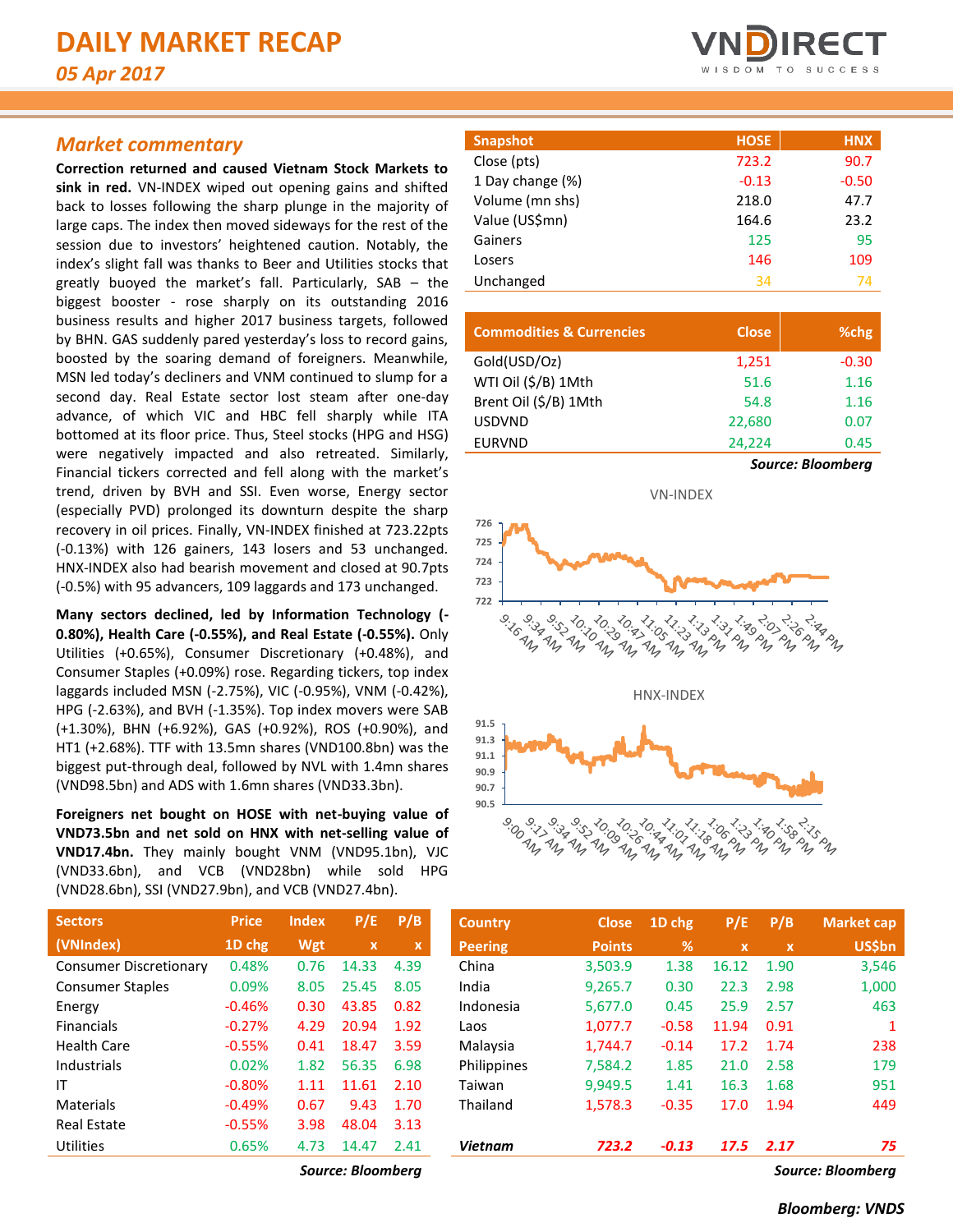

# **Market News**

**Oil extended gains to the highest level in almost a month, with investor focus shifting back to U.S. crude inventories after supply disruptions and optimism over OPEC's output curbs drove a rally over the past week.** Futures added as much as 0.9% in New York, rising in six of the past seven days. U.S. crude stockpiles declined by 1.83mn barrels last week, the industry-funded American Petroleum Institute was said to report, while government data due Wednesday is forecast to show they dropped from a record. Production from the Buzzard field, the biggest in the U.K. North Sea, was halted after an unplanned outage, according to a person familiar with the matter. *(Bloomberg)*

**Vietnam Treasury sold 82% of bonds offered on Apr 05, including VND550bn of 5-year securities at 5.12%, VND550bn of 7-year bonds at 5.43%, VND1.5trl of 10-year notes at 5.99%, and VND1.5trl of 30-year securities at 7.85%,** according to Hanoi Stock Exchange. *(Bloomberg)*

# **Corporate News**

**Hau Giang Pharmaceutical JSC (DHG VN) - FOL lifting:** DHG is seeking stakeholders' approval to increase FOL to more than 49% during its 2017 AGM. Besides, the company plans to issue 43.6mn bonus shares to current shareholders at the ratio of 2:1 in 2Q-3Q2017 and pay 2017 cash dividend at VND3,000/share. In addition, DHG expects 2017 investment at VND152.5bn. *(Bloomberg)*

**Ho Chi Minh City Securities Corporation (HCM VN) - 2017 business plan and FOL lifting:** At 2017 AGM on Apr 24, HCM will seek for shareholders' approval regarding 2017 business plan. In particular, the company plans an increase of 23% YoY in total revenue and a rise of 19% YoY in EAT to VND391bn. Besides, the company also plans to raise 2016 cash dividend from VND1,200/share to VND1,700/share and pay 2017 cash dividend of VND1,200/share. In addition, HCM will seek approval for lifting its FOL from current 49% to 100%. *(Cafef.vn)*

**Sai Gon Securities Incorporation (SSI VN) - ESOP share and 2017 AGM:** According to 2017 AGM's documents, SSI has a plan to issue 10mn ESOP shares at the price of VND10,000/share. 50% of these shares will be subject to 2-year transfer restriction and the remaining will be subject to 3 year transfer restriction from the date of the issuance. The company will buy back the shares from the employee who violates this rule, according to BoD's decision. Besides, SSI announced to hold 2017 AGM on Apr 21 at the Meeting Hall of Unification Palace, 135 Nam Ky Khoi Nghia Street, District 1, HCMC. *(Cafef.vn)*

**Military Commercial Joint - Stock Bank (MBB VN) – audited 2016 consolidated business results:**  MBB just released its 2016 audited financial reports. Accordingly, for 2016, the bank recorded VND3.651trl in consolidated EBT (+13% YoY) and VND2.884trl in consolidated EAT (+14.8% YoY). Besides, customers' credit growth and customers' deposit growth reached 24% and 7%, respectively, while NPL ratio was at 1.33% (vs. the target of 1.62%). Additionally, the bank has announced to increase its chartered capital from VND16.311trl to VND17.127trl. *(Vietstock.vn)*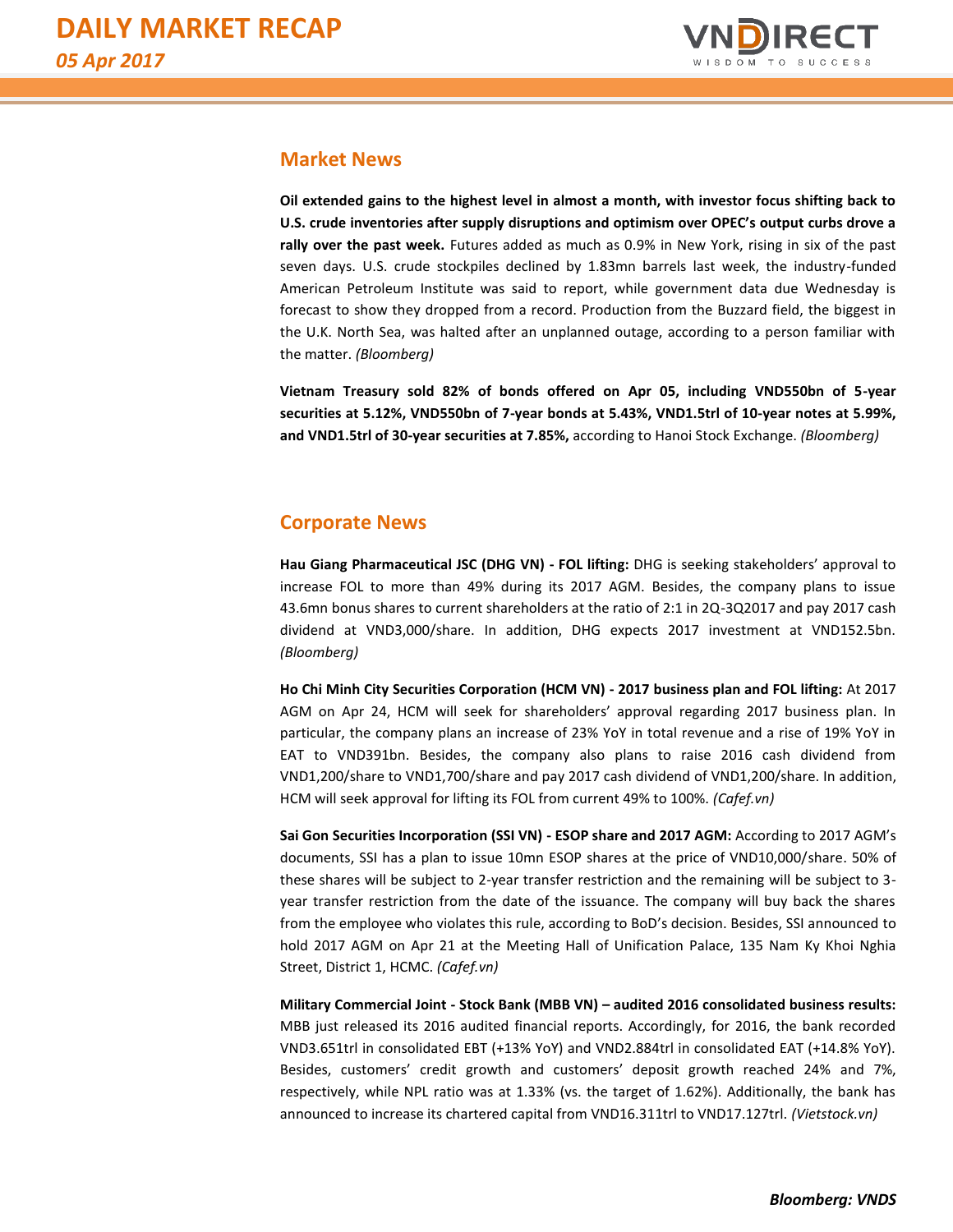

**Saigon Beer – Alcohol – Beverage Corporation (SAB VN) – 2016 business results and 2017 business plan:** For 2016, SAB's sale volume of beer product was recorded at 1.647bn liter (+8% YoY and exceeding the year target by 6.9%). Total revenue was reported at VND31.754trl (+13% YoY and surpassing 2016 target by 11.2%) while EAT reached VND4.655trl (+33% YoY and exceeding the full-year goal by 27%). SAB will seek shareholders' approval to pay 2016 dividend at the ratio of 30% (not stated in cash or stock). For further information, in 2017, the company targets to achieve 1.703bn liter of beer in sale volume (+3% YoY), VND34.495trl in revenue (+9% YoY) and VND4.703trl in EAT (+1% YoY). It also plans to pay 2017 dividend at the ratio of 35% (not stated in cash or stock). *(Vietstock.vn)*

**Sacom development and investment corporation (SAM VN) – shareholder's activity:** Phu Tho Tourist Service JSC, which relates to CEO Tran Anh Vuong, has registered to fully divest its entire stake of 4,712,800 SAM shares (2.61%) from Apr 07 to May 05 via order-matching and putthrough methods. *(Cafef.vn)*

**GTNFood JSC (GTN VN) – shareholders' activities:** On Mar 28, Ms. Pham Thi Thuy, wife of Head of Supervisory Board Tran Viet Thang, sold 200,000 GTN shares, thus reducing her stake to 787,896 shares. In addition, West Ocean Invest JSC purchased 329,120 GTN shares on Mar 31 to increase its stake to 62,645,160 shares (25.08%). Both transactions were made via ordermatching method. *(Cafef.vn)*

**Sai Gon - Mien Trung Beer JSC (SMB VN - UPCOM) – shareholder's activity and key personnel change:** Viet Commercial Real Estate JSC purchased 1,002,077 SMB shares out of 1.1mn shares registered from Mar 02 to Mar 29, thus, raising its stake to 3,745,550 shares (12.55%). In addition, BoD member Nguyen Thanh Nam and Supervisory Board member Nguyen Nhut Thang have submitted their resignation letters to BoD. *(Cafef.vn)*

**Binh Minh Plastics JSC (BMP VN) - FOL lifting:** BMP is seeking shareholders' approval to give BoD the authority to raise FOL to 100% during 2017 AGM, which is scheduled on Apr 18. *(Bloomberg)*

**Vissan JSC (VSN VN - UPCOM) - shareholder's activity:** Saigon Trading Corporation (Satra) plans to reduce its stake of almost 68% at Vissan by 2019, according to VSN's CEO Van Duc Muoi at the shareholders' meeting. In addition, CJ CheilJedang, currently holding 3.8% of VSN, plans to raise its stake in the company. For further information, VSN's 2017 revenue and EBT are projected at VND4.55trl and VND156bn (+5% YoY), respectively, while the company plans to pay 2017 cash dividend at VND700/share. *(Bloomberg)*

**Hung Vuong Corporation (HVG VN) - 2017 business plan:** In 2017, HVG targets VND20trl in revenue (+11% YoY) and VND400bn in EBT (vs. the loss of VND49bn in 2016's). *(Vietstock.vn)*

**Vinacomin NuiBeo Coal JSC (NBC VN) - 2017 AGM, 2017 business plan and dividend payment:**  NBC's 2017 AGM will be held on Apr 18 at the company's Cultural and Sport Common Room, Hong Ha District, Ha Long City, Quang Ninh Province. The company is seeking shareholders' approval for 2017 business plan with VND1.519trl in revenue (+23% YoY) and VND24.2bn in EBT (-50.6% YoY). The firm will pay 2016 dividend at the ratio of 5.5% instead of 3% as previously planned (not stated in cash or stock). *(Cafef.vn and Vietstock.vn)*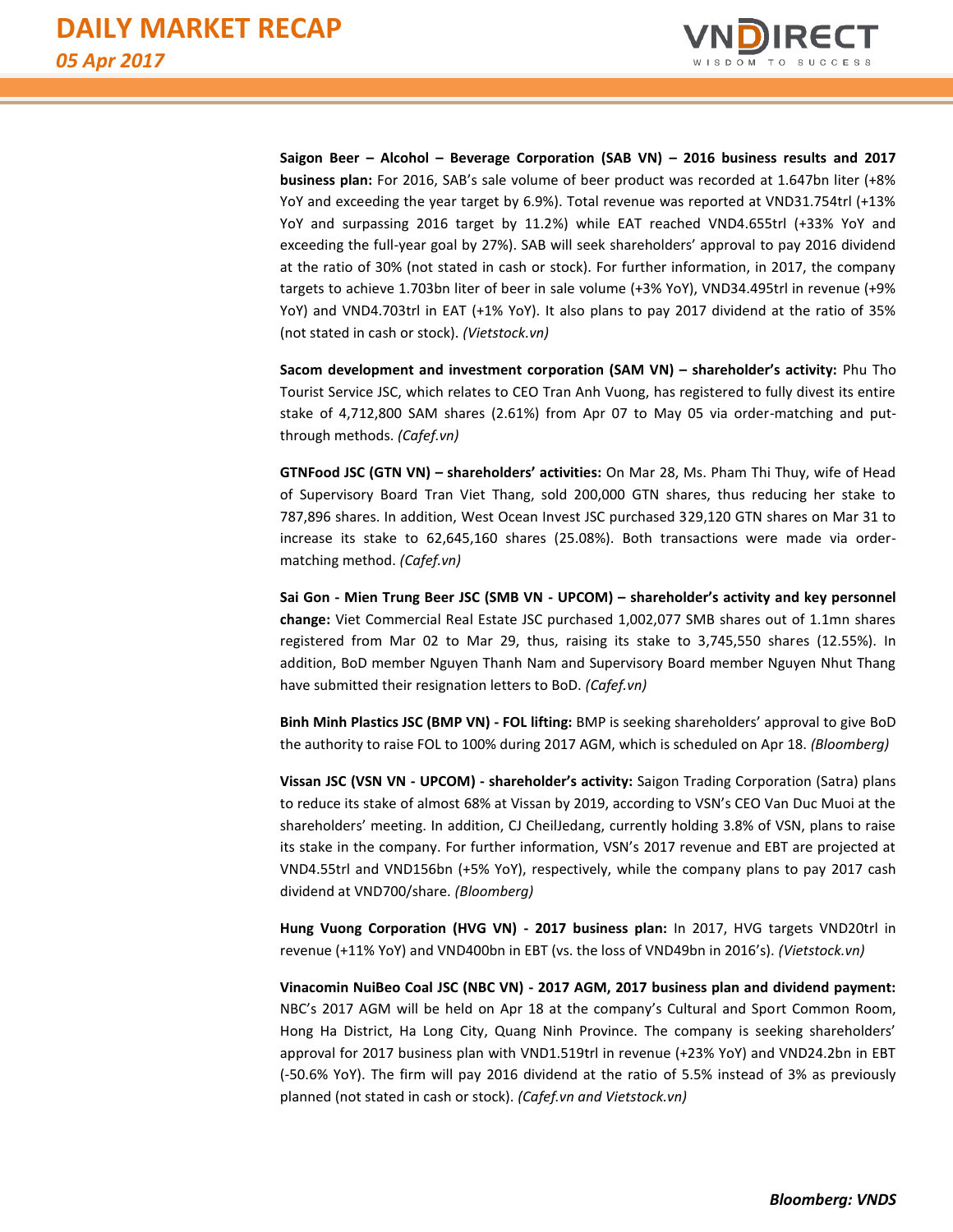

**Development Investment Construction JSC (DIG VN) - 2016 audited business results:** According to 2016 audited financial statements, DIG only recorded VND65.6bn in EAT, down by VND20bn (- 23%) compared to the unaudited figure. The reason was mainly due to an increase by VND18bn in losses from affiliated companies. *(Cafef.vn)*

**Tan Tao Investment and Industry Corporation (ITA VN) - 2016 adjusted business results:**  According to 2016 audited financial statements, ITA recorded VND243.3bn in net revenue (vs. the unaudited net revenue of VND228bn). However, the firm's EAT slumped to VND38bn (- 82.78% from the unaudited results), mostly due to a surge of VND17.5bn to VND66bn in general and admin expenses. *(Cafef.vn)*

**Electrical Equipment JSC (THI - unlisted) - dividend payment:** Apr 14 and Apr 17 will be the exdate and record date, respectively, for receiving the remaining 2016 cash dividend of VND1,500/share. The payment will be made on Apr 28. *(Vsd.vn)*

**Construction and Mechanical JSC (CMX VN) - supervision status:** According to Ho Chi Minh Stock Exchange (HOSE), CMX will be put under supervision status since Apr 12 as the company recorded a negative figure of VND42.44bn in 2016 EAT for the parent company, VND67.8bn in 2015 accumulated loss and VND111.57bn in 2016 accumulated loss according to 2015 and 2016 audited financial reports*. (Cafef.vn)*

**Electronics Communications Technology Investment Development Corporation (ELC VN) dividend payment:** Apr 19 and Apr 20 will be the ex-date and record date, respectively, for receiving the 2016 cash dividend payment of VND600/share (est. 2016 dividend yield of 2.6%). The payment will be made on May 11. *(Cafef.vn)*

**Vung Tau Real Estate and Construction JSC (VRC VN) - key personnel change:** VRC's BoD has approved the resignation letter of CEO Pham Van Phoi starting from Apr 03. In addition, the company's BoD has appointed Ms. Nguyen Ngoc Quynh Nhu as Chairwoman cum CEO and Mr. Phoi as new Permanent Vice CEO. *(Cafef.vn)*

**LDG Investment JSC (LDG VN) - investment activity:** LDG's BoD has decided to contribute an additional VND56bn to invest in Giang Dien Tourist JSC. Thus, Giang Dien's chartered capital has been raised to over VND382.9bn, of which LDG owns 87.68% (equivalent to VND335.8bn). *(Cafef.vn)*

**Power Engineering Consulting JSC 2 (TV2 VN) - investment activity:** On Apr 03, TV2 has approved to contribute VND45.9bn (30% of the chartered capital) to establish Yen Binh Hydropower JSC. *(Cafef.vn)*

**Vietnam Technological and Commercial Joint Stock Bank (TCB unlisted) – 2016 business results and 2017 business plan:** For 2016, TCB recorded VND3.997trl in EBT (+96.2% YoY and exceeding the year target by 13%). In 2017, the company expects to achieve VND5.02trl in consolidated EBT (+26% YoY), 31% YoY in customers' deposit growth, 16% in customers' credit growth and 2% in maximum NPL ratio. *(Vietstock.vn)*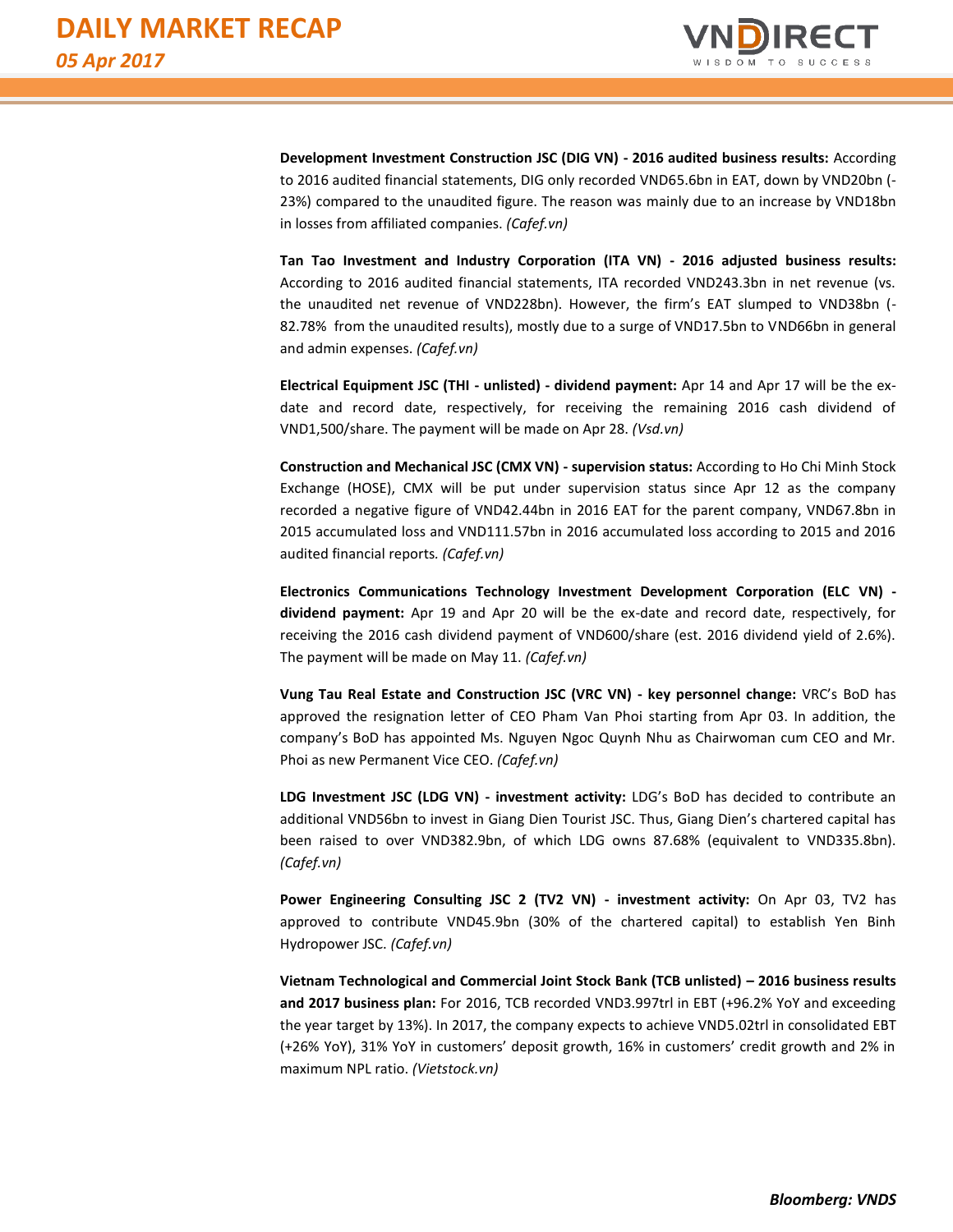

**Petrolimex International Trading JSC (PIT VN) – shareholder's activity and supervision status:** Head of Supervisory Board Le Thuy Dao bought 201,444 PIT shares out of 268,216 shares registered from Mar 09 to Mar 31 via order-matching and put-through methods, thus raising her stake from 181,684 shares (1.2%) to 383,128 shares (2.53%). Besides, Ho Chi Minh Stock Exchange (HOSE) continues to hold PIT under the supervision status until the next decision from HOSE, which will be based on the company's 1H2017 consolidated financial statements. *(Cafef.vn)*

**Duc Quan Investment and Development JSC (FTM VN) – shareholder's activity:** Supervisory Board member Vu Hong Thai purchased 117,460 FTM shares out of 500,000 FTM shares registered from Mar 01 to Mar 31, raising his stake to 2,117,460 shares (4.23%). Following the transaction, he has continuously registered to buy 100,000 FTM shares from Apr 10 to Apr 20 via order-matching and/or put-through methods. If successful, he will own 2,217,460 FTM shares (4.43%). *(Vietstock.vn)*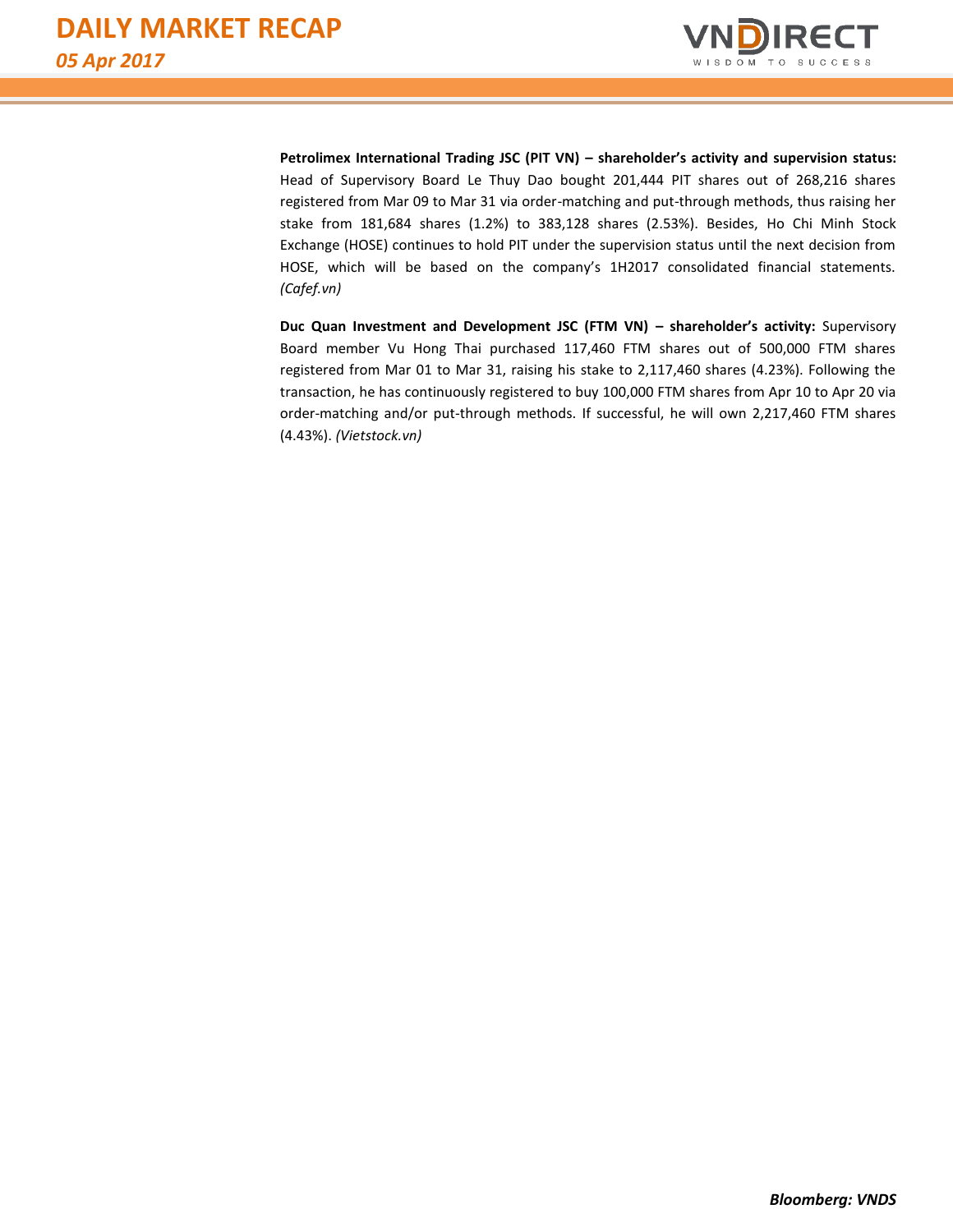

## **MARKET MOVEMENTS**

|                    |              |       | <b>HOSE</b> |         |            | <b>HNX</b>         |              |       |      |         |            |
|--------------------|--------------|-------|-------------|---------|------------|--------------------|--------------|-------|------|---------|------------|
| <b>Top gainers</b> |              |       |             |         | <b>VND</b> | <b>Top gainers</b> |              |       |      |         | <b>VND</b> |
| <b>Ticker</b>      | Last         | Chg   | %chg        | Vol.    | Index      | Ticker             | Last         | Chg   | %chg | Vol.    | Index      |
|                    | <b>Price</b> |       |             |         | impact     |                    | <b>Price</b> |       |      |         | impact     |
| <b>SVT</b>         | 8.870        | 580   | 7.0         | 410     | 0.003      | <b>DNP</b>         | 28,600       | 2.600 | 10.0 | 120,900 | 0.000      |
| LGL                | 8,120        | 530   | 7.0         | 60,540  | 0.008      | <b>SRA</b>         | 13,300       | 1,200 | 9.9  | 50,800  | 0.000      |
| <b>TTF</b>         | 8,580        | 560   | 7.0         | 318,530 | 0.034      | TTH                | 11,100       | 1,000 | 9.9  | 448,900 | 0.000      |
| <b>BHN</b>         | 83,400       | 5,400 | 6.9         | 27,750  | 0.539      | тнт                | 6,700        | 600   | 9.8  | 212,000 | 0.000      |
| <b>TIX</b>         | 40,350       | 2,600 | 6.9         | 20.020  | 0.028      | <b>PSE</b>         | 12,300       | 1,100 | 9.8  | 100     | 0.000      |

| <b>Top losers</b> |                      |          |        |          | <b>VND</b>             | <b>Top losers</b> |                      |          |         |         | <b>VND</b>      |
|-------------------|----------------------|----------|--------|----------|------------------------|-------------------|----------------------|----------|---------|---------|-----------------|
| <b>Ticker</b>     | Last<br><b>Price</b> | Chg      | %chg   | Vol.     | <b>Index</b><br>impact | <b>Ticker</b>     | Last<br><b>Price</b> | Chg      | %chg    | Vol.    | Index<br>impact |
| <b>HID</b>        | 3,890                | $-290$   | $-6.9$ | 3.89MLN  | $-0.004$               | <b>MCO</b>        | 1,800                | $-200$   | $-10.0$ | 25,600  | 0.000           |
| <b>ITA</b>        | 3,630                | $-270$   | $-6.9$ | 26.25MLN | $-0.098$               | <b>DPC</b>        | 21.900               | $-2.400$ | $-9.9$  | 400     | 0.000           |
| <b>SFC</b>        | 28,350               | $-2.100$ | $-6.9$ | 1.140    | $-0.010$               | TPP               | 31.100               | $-3,300$ | -9.6    | 100     | 0.000           |
| <b>CYC</b>        | 3,520                | $-260$   | $-6.9$ | 110      | 0.000                  | <b>KDM</b>        | 3,800                | $-400$   | $-9.5$  | 178.800 | 0.000           |
| PIT               | 6,380                | $-470$   | $-6.9$ | 1.320    | $-0.003$               | <b>ARM</b>        | 28,600               | $-3,000$ | $-9.5$  | 300     | 0.000           |

|               | <b>Top index movers</b> |       |      |         | <b>VND</b>   |               | <b>Top index movers</b> |       |      |         | <b>VND</b> |
|---------------|-------------------------|-------|------|---------|--------------|---------------|-------------------------|-------|------|---------|------------|
| <b>Ticker</b> | Last                    | Chg   | %chg | Vol.    | <b>Index</b> | <b>Ticker</b> | Last                    | Chg   | %chg | Vol.    | Index      |
|               | <b>Price</b>            |       |      |         | impact       |               | <b>Price</b>            |       |      |         | impact     |
| SAB           | 203.000                 | 2.600 | 1.3  | 24.480  | 0.719        | PVI           | 30.000                  | 1,500 | 5.3  | 121,900 | 0.039      |
| <b>BHN</b>    | 83.400                  | 5,400 | 6.9  | 22.750  | 0.539        | <b>DNP</b>    | 28.600                  | 2.600 | 10.0 | 120,900 | 0.039      |
| GAS           | 54,800                  | 500   | 0.9  | 535.710 | 0.412        | PTI           | 28.000                  | 1.500 | 5.7  | 2.000   | 0.034      |
| <b>ROS</b>    | 167.700                 | 1,500 | 0.9  | 3.28MLN | 0.278        | <b>HHC</b>    | 44.000                  | 2.900 | 7.1  | 25.700  | 0.024      |
| HT1           | 23,000                  | 600   | 2.7  | 475,660 | 0.099        | <b>HKB</b>    | 7,700                   | 500   | 6.9  | 4.33MLN | 0.023      |

|               | Top index laggers |          |        |         | <b>VND</b> | <b>Top index laggers</b> |              |        |        |         | <b>VND</b> |
|---------------|-------------------|----------|--------|---------|------------|--------------------------|--------------|--------|--------|---------|------------|
| <b>Ticker</b> | Last              | Chg      | %chg   | Vol.    | Index      | <b>Ticker</b>            | Last         | Chg    | %chg   | Vol.    | Index      |
|               | <b>Price</b>      |          |        |         | impact     |                          | <b>Price</b> |        |        |         | impact     |
| <b>MSN</b>    | 45.900            | $-1.300$ | $-2.8$ | 739.530 | $-0.643$   | <b>SHB</b>               | 5,800        | $-200$ | $-3.3$ | 4.32MLN | $-0.195$   |
| VIC           | 41,600            | $-400$   | $-1.0$ | 526.530 | $-0.455$   | ACB                      | 25,200       | $-100$ | $-0.4$ | 2.92MLN | $-0.087$   |
| <b>VNM</b>    | 143.400           | $-600$   | $-0.4$ | 788.830 | $-0.375$   | <b>PVS</b>               | 16.600       | $-300$ | $-1.8$ | 2.45MLN | $-0.075$   |
| <b>HPG</b>    | 31,450            | $-850$   | $-2.6$ | 4.59MLN | $-0.309$   | <b>KLF</b>               | 2,400        | $-200$ | $-7.7$ | 5.62MLN | $-0.035$   |
| <b>BVH</b>    | 58,300            | $-800$   | $-1.4$ | 331,140 | $-0.235$   | <b>VND</b>               | 14,300       | $-300$ | $-2.1$ | 360,200 | $-0.034$   |

| Top active volume |              |        |        |          | <b>VND</b> |               | <b>Top active volume</b> |        |        |         | <b>VND</b> |
|-------------------|--------------|--------|--------|----------|------------|---------------|--------------------------|--------|--------|---------|------------|
| <b>Ticker</b>     | Last         | Chg    | %chg   | Vol.     | Index      | <b>Ticker</b> | Last                     | Chg    | %chg   | Vol.    | Index      |
|                   | <b>Price</b> |        |        |          | impact     |               | <b>Price</b>             |        |        |         | impact     |
| <b>FLC</b>        | 8.240        | $-170$ | $-2.0$ | 30.71MLN | $-0.098$   | <b>KLF</b>    | 2,400                    | $-200$ | $-7.7$ | 5.62MLN | $-0.035$   |
| <b>ITA</b>        | 3,630        | $-270$ | $-6.9$ | 26.25MLN | $-0.047$   | <b>HKB</b>    | 7,700                    | 500    | 6.9    | 4.33MLN | 0.000      |
| HQC               | 2.510        | -90    | $-3.5$ | 14.39MLN | $-0.017$   | <b>SHB</b>    | 5.800                    | $-200$ | $-3.3$ | 4.32MLN | 0.000      |
| <b>STB</b>        | 12.300       | $-100$ | $-0.8$ | 7.54MLN  | $-0.064$   | ACB           | 25,200                   | $-100$ | $-0.4$ | 2.92MLN | 0.087      |
| SSI               | 23,000       | $-800$ | $-3.4$ | 6.11MLN  | $-0.169$   | <b>SHN</b>    | 10,300                   | $-300$ | $-2.8$ | 2.65MLN | 0.000      |

| <b>HNX</b>                       |        |       |      |         |        |  |  |  |  |  |  |
|----------------------------------|--------|-------|------|---------|--------|--|--|--|--|--|--|
| <b>VND</b><br><b>Top gainers</b> |        |       |      |         |        |  |  |  |  |  |  |
| <b>Ticker</b>                    | Last   | Chg   | %chg | Vol.    | Index  |  |  |  |  |  |  |
|                                  | Price  |       |      |         | impact |  |  |  |  |  |  |
| <b>DNP</b>                       | 28,600 | 2,600 | 10.0 | 120,900 | 0.000  |  |  |  |  |  |  |
| <b>SRA</b>                       | 13,300 | 1,200 | 9.9  | 50,800  | 0.000  |  |  |  |  |  |  |
| TTH                              | 11,100 | 1,000 | 9.9  | 448,900 | 0.000  |  |  |  |  |  |  |
| тнт                              | 6,700  | 600   | 9.8  | 212,000 | 0.000  |  |  |  |  |  |  |
| <b>PSE</b>                       | 12,300 | 1,100 | 9.8  | 100     | 0.000  |  |  |  |  |  |  |

| <b>Top losers</b> |                      |          |        |          | <b>VND</b>             | <b>Top losers</b> |                      |          |         |         | <b>VND</b>      |
|-------------------|----------------------|----------|--------|----------|------------------------|-------------------|----------------------|----------|---------|---------|-----------------|
| Ticker            | Last<br><b>Price</b> | Chg      | %chg   | Vol.     | <b>Index</b><br>impact | <b>Ticker</b>     | Last<br><b>Price</b> | Chg      | %chg    | Vol.    | Index<br>impact |
| <b>HID</b>        | 3,890                | $-290$   | $-6.9$ | 3.89MLN  | $-0.004$               | <b>MCO</b>        | 1.800                | $-200$   | $-10.0$ | 25,600  | 0.000           |
| <b>ITA</b>        | 3,630                | $-270$   | -6.9   | 26.25MLN | $-0.098$               | <b>DPC</b>        | 21,900               | $-2,400$ | -9.9    | 400     | 0.000           |
| SFC               | 28,350               | $-2.100$ | -6.9   | 1,140    | $-0.010$               | TPP               | 31,100               | $-3,300$ | -9.6    | 100     | 0.000           |
| <b>CYC</b>        | 3,520                | $-260$   | $-6.9$ | 110      | 0.000                  | <b>KDM</b>        | 3.800                | $-400$   | $-9.5$  | 178,800 | 0.000           |
| PIT               | 6,380                | $-470$   | $-6.9$ | 1,320    | $-0.003$               | <b>ARM</b>        | 28,600               | $-3,000$ | $-9.5$  | 300     | 0.000           |

|               | <b>Top index movers</b> |       |      |         | <b>VND</b> |
|---------------|-------------------------|-------|------|---------|------------|
| <b>Ticker</b> | Last                    | Chg   | %chg | Vol.    | Index      |
|               | <b>Price</b>            |       |      |         | impact     |
| <b>PVI</b>    | 30,000                  | 1,500 | 5.3  | 121,900 | 0.039      |
| <b>DNP</b>    | 28,600                  | 2,600 | 10.0 | 120,900 | 0.039      |
| PTI           | 28,000                  | 1,500 | 5.7  | 2,000   | 0.034      |
| ннс           | 44.000                  | 2,900 | 7.1  | 25,700  | 0.024      |
| HKB           | 7,700                   | 500   | 6.9  | 4.33MLN | 0.023      |

| <b>Top index laggers</b> |              |        |        |         |          |  |  |  |  |  |  |  |  |
|--------------------------|--------------|--------|--------|---------|----------|--|--|--|--|--|--|--|--|
| <b>Ticker</b>            | Last         | Chg    | %chg   | Vol.    | Index    |  |  |  |  |  |  |  |  |
|                          | <b>Price</b> |        |        |         | impact   |  |  |  |  |  |  |  |  |
| <b>SHB</b>               | 5,800        | $-200$ | $-3.3$ | 4.32MLN | $-0.195$ |  |  |  |  |  |  |  |  |
| ACB                      | 25,200       | $-100$ | $-0.4$ | 2.92MLN | $-0.087$ |  |  |  |  |  |  |  |  |
| <b>PVS</b>               | 16,600       | $-300$ | $-1.8$ | 2.45MLN | $-0.075$ |  |  |  |  |  |  |  |  |
| KLF                      | 2,400        | $-200$ | $-7.7$ | 5.62MLN | $-0.035$ |  |  |  |  |  |  |  |  |
| VND                      | 14,300       | $-300$ | $-2.1$ | 360,200 | $-0.034$ |  |  |  |  |  |  |  |  |

| <b>Top active volume</b> |              |        |        |         |          |  |  |  |  |  |  |  |  |
|--------------------------|--------------|--------|--------|---------|----------|--|--|--|--|--|--|--|--|
| <b>Ticker</b>            | Last         | Chg    | %chg   | Vol.    | Index    |  |  |  |  |  |  |  |  |
|                          | <b>Price</b> |        |        |         | impact   |  |  |  |  |  |  |  |  |
| KLF                      | 2.400        | $-200$ | $-7.7$ | 5.62MLN | $-0.035$ |  |  |  |  |  |  |  |  |
| <b>HKB</b>               | 7,700        | 500    | 6.9    | 4.33MLN | 0.000    |  |  |  |  |  |  |  |  |
| <b>SHB</b>               | 5,800        | $-200$ | $-3.3$ | 4.32MLN | 0.000    |  |  |  |  |  |  |  |  |
| <b>ACB</b>               | 25,200       | $-100$ | $-0.4$ | 2.92MLN | 0.087    |  |  |  |  |  |  |  |  |
| <b>SHN</b>               | 10.300       | $-300$ | $-2.8$ | 2.65MLN | 0.000    |  |  |  |  |  |  |  |  |

*Source: Bloomberg*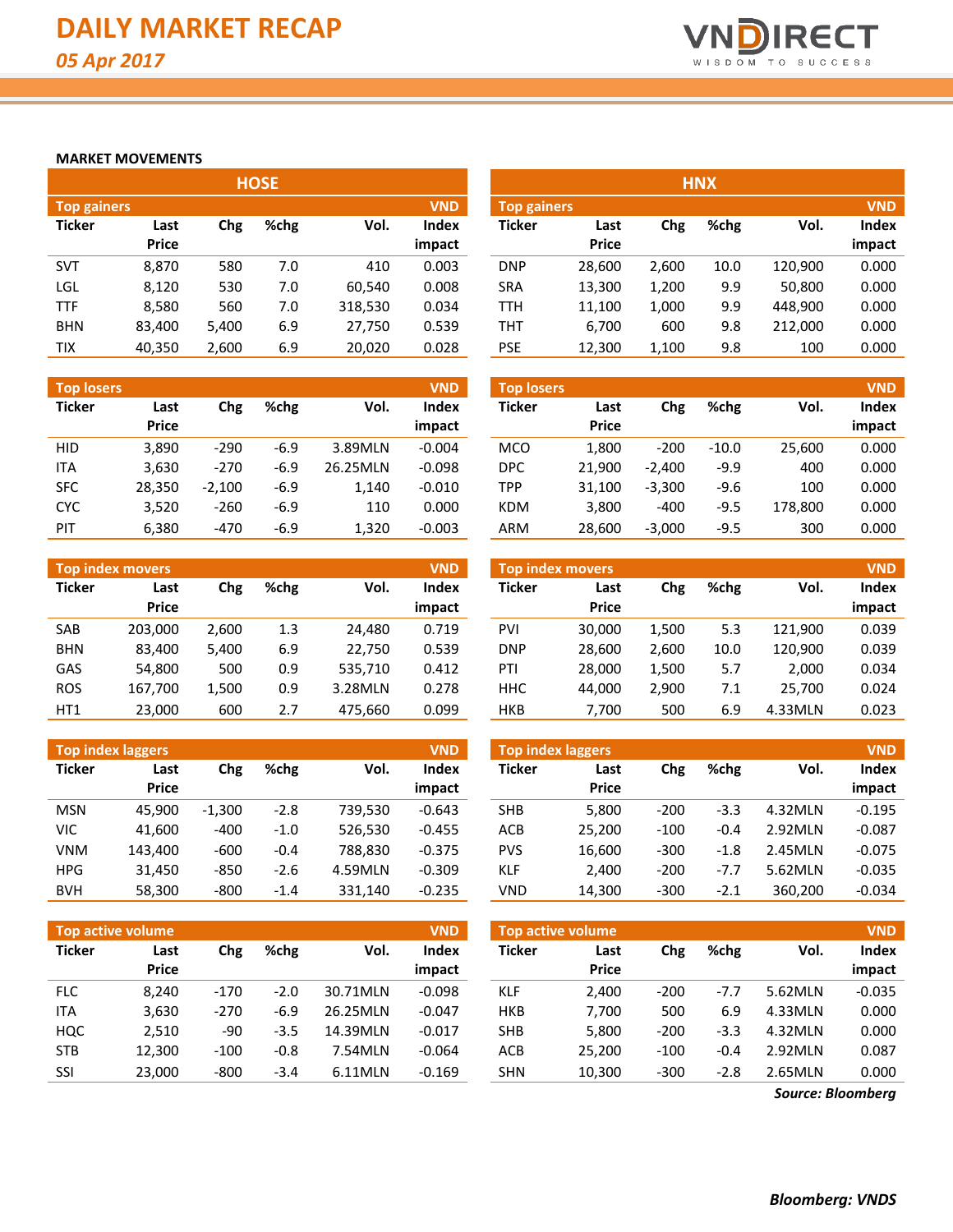

#### **FOREIGN ACTIVITIES**

| Volume (Mn'shs)       | <b>HOSE</b> | d/d   | <b>HNX</b> | d/d       | Value (VND'bn)        | <b>HOSE</b> | d/d      | <b>HNX</b> | d/d                                                                                 |
|-----------------------|-------------|-------|------------|-----------|-----------------------|-------------|----------|------------|-------------------------------------------------------------------------------------|
| <b>F.BUY</b>          | 12.7        | 12.2% | 1.8        | 35.9%     | <b>BUY</b>            | 407         | $-32.3%$ | 30         | 33.8%                                                                               |
| % of market           | 5.9%        |       | 1.2%       |           | % of market           | 11.0%       |          | 5.7%       |                                                                                     |
| <b>F.SELL</b>         | 11.5        | 19.7% | 3.1        | $-12.8\%$ | <b>SELL</b>           | 334         | -0.9%    | 47         | 45.3%                                                                               |
| % of market           | 0.0%        |       | 0.0%       |           | % of market           | 0.0%        |          | 9.0%       |                                                                                     |
| <b>NET BUY (SELL)</b> | 1.2         |       | (1.3)      |           | <b>NET BUY (SELL)</b> | 74          |          | (17)       |                                                                                     |
|                       |             |       |            |           |                       |             |          |            | $C_{\text{max}}$ , $\mathbf{H}$ $\mathbf{C}$ $\mathbf{V}$ $\mathbf{H}$ $\mathbf{H}$ |

*Source: HSX, HNX*



#### **2017 ACCUMULATION**

| Volume (Mn'shs)       |        | HOSE % of 2016 |      | HNX % of 2016 | Value (VND'bn)        | <b>HOSE</b> | % of 2016 | <b>HNX</b> | % of 2016 |
|-----------------------|--------|----------------|------|---------------|-----------------------|-------------|-----------|------------|-----------|
| <b>BUY</b>            | 579.9  | 23.6%          | 70.4 | 17.8%         | <b>BUY</b>            | 26.524      | 29.1%     | 1.045      | 16.8%     |
| % of market           | 5.8%   |                | 2.7% |               | % of market           | 13.5%       |           | 3.7%       |           |
| <b>SELL</b>           | 659.0  | 24.7%          | 52.5 | 16.0%         | <b>SELL</b>           | 22.847      | 23.1%     | 837        | 16.4%     |
| % of market           | 6.6%   |                | 2.0% |               | % of market           | 11.7%       |           | 3.0%       |           |
| <b>NET BUY (SELL)</b> | (79.1) |                | 17.9 |               | <b>NET BUY (SELL)</b> | 3,678       |           | 208        |           |

*Source: HSX, HNX*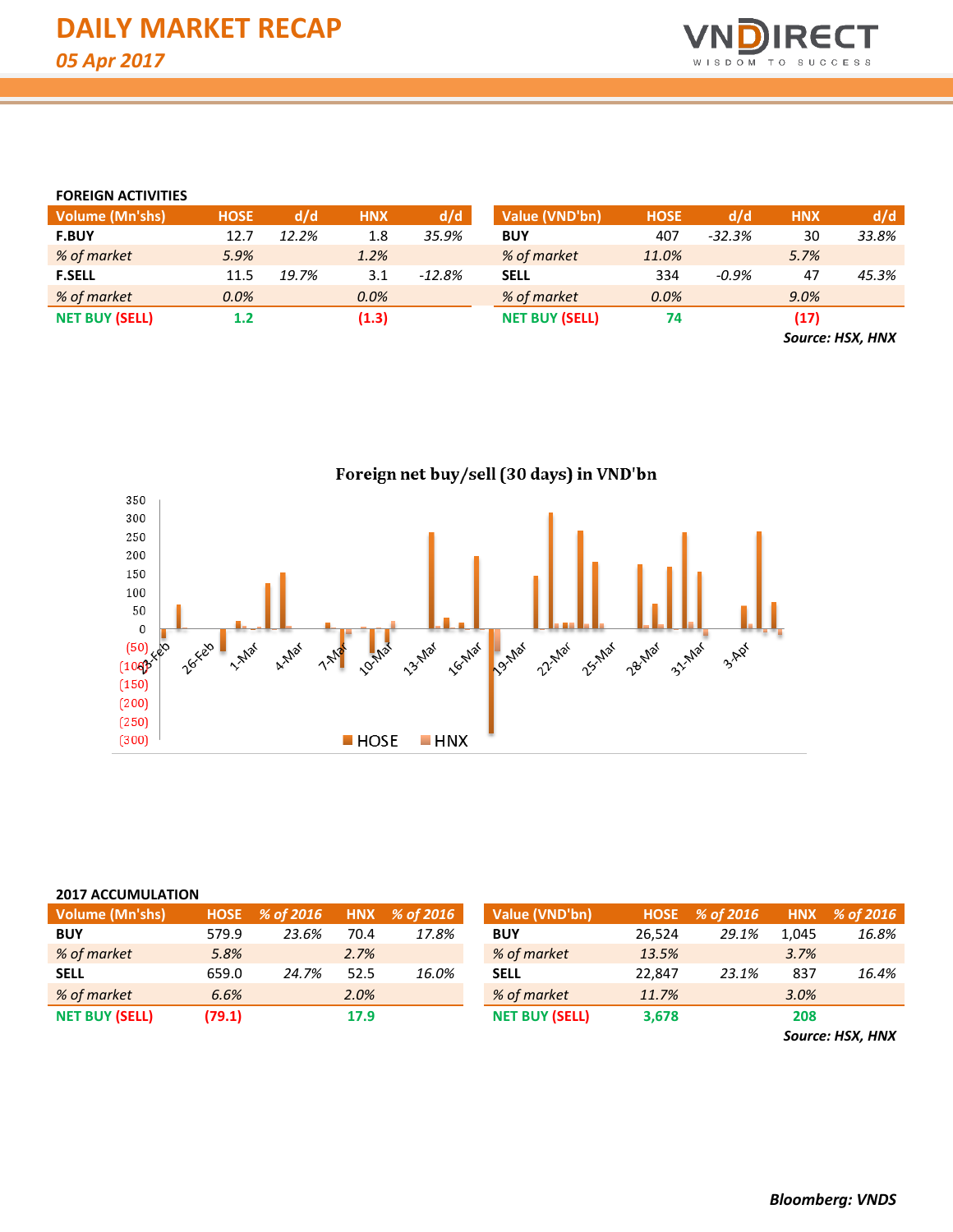

# **FOREIGN ACTIVITIES**

|               |                               | <b>HOSE</b> |         |       |                        | <b>HNX</b>    |                                                |        |         |       |                 |  |  |  |
|---------------|-------------------------------|-------------|---------|-------|------------------------|---------------|------------------------------------------------|--------|---------|-------|-----------------|--|--|--|
|               | Top buy by foreigners (value) |             |         |       | <b>VND'bn</b>          |               | <b>VND'bn</b><br>Top buy by foreigners (value) |        |         |       |                 |  |  |  |
| <b>Ticker</b> | Last<br><b>Price</b>          | Chg         | %chg    | Value | <b>Index</b><br>impact | <b>Ticker</b> | Last<br><b>Price</b>                           | Chg    | %chg    | Value | Index<br>impact |  |  |  |
| <b>VNM</b>    | 143,400                       | $-600$      | $-0.42$ | 95.1  | $-0.375$               | <b>CVT</b>    | 55,300                                         | $-700$ | $-1.25$ | 7.4   | 0.000           |  |  |  |
| <b>VJC</b>    | 128,700                       | 700         | 0.55    | 33.6  | 0.091                  | <b>HKB</b>    | 7,700                                          | 500    | 6.94    | 4.5   | 0.000           |  |  |  |
| <b>VCB</b>    | 36,850                        | 50          | 0.14    | 28.0  | 0.078                  | <b>DBC</b>    | 31,800                                         | $-300$ | $-0.93$ | 3.7   | 0.000           |  |  |  |
| <b>FLC</b>    | 8.240                         | $-170$      | $-2.02$ | 25.4  | $-0.047$               | <b>VGC</b>    | 16,000                                         | $-400$ | $-2.44$ | 3.7   | 0.000           |  |  |  |
| <b>KBC</b>    | 14,850                        | $-200$      | $-1.33$ | 24.9  | $-0.041$               | <b>PVS</b>    | 16,600                                         | $-300$ | $-1.78$ | 2.2   | 0.000           |  |  |  |

|               | Top sell by foreigners (value) |          |         |       | <b>VND'bn</b>          | Top sell by foreigners (value) |                             |        |         |              |                 |  |
|---------------|--------------------------------|----------|---------|-------|------------------------|--------------------------------|-----------------------------|--------|---------|--------------|-----------------|--|
| <b>Ticker</b> | Last<br><b>Price</b>           | Chg      | %chg    | Value | <b>Index</b><br>impact | <b>Ticker</b>                  | Chg<br>Last<br><b>Price</b> |        | %chg    | <b>Value</b> | Index<br>impact |  |
| <b>HPG</b>    | 31,450                         | $-850$   | $-2.63$ | 28.6  | $-0.309$               | <b>PVS</b>                     | 16,600                      | $-300$ | $-1.78$ | 19.7         | 0.000           |  |
| SSI           | 23,000                         | $-800$   | $-3.36$ | 27.9  | $-0.169$               | PGS                            | 17,600                      | 0      | 0.00    | 10.6         | 0.000           |  |
| <b>VCB</b>    | 36,850                         | 50       | 0.14    | 27.4  | 0.078                  | <b>SHB</b>                     | 5,800                       | $-200$ | $-3.33$ | 4.1          | 0.000           |  |
| <b>KBC</b>    | 14,850                         | $-200$   | $-1.33$ | 27.2  | $-0.041$               | DBC                            | 31,800                      | $-300$ | $-0.93$ | 3.4          | 0.000           |  |
| <b>CTD</b>    | 199.800                        | $-4.200$ | $-2.06$ | 22.7  | $-0.139$               | VGC                            | 16.000                      | $-400$ | $-2.44$ | 2.5          | 0.000           |  |

|               | Top net buy by foreigners (value) |        |         |       | <b>VND'bn</b>   | Top net buy by foreigners (value) | <b>VND'bn</b>        |        |         |              |                 |
|---------------|-----------------------------------|--------|---------|-------|-----------------|-----------------------------------|----------------------|--------|---------|--------------|-----------------|
| <b>Ticker</b> | Last<br><b>Price</b>              | Chg    | %chg    | Value | Index<br>impact | <b>Ticker</b>                     | Last<br><b>Price</b> | Chg    | %chg    | <b>Value</b> | Index<br>impact |
| <b>VNM</b>    | 143.400                           | $-600$ | $-0.42$ | 78.3  | $-0.375$        | <b>CVT</b>                        | 55.300               | $-700$ | $-1.25$ | 7.4          | 0.000           |
| <b>VJC</b>    | 128,700                           | 700    | 0.55    | 29.3  | 0.091           | <b>HKB</b>                        | 7.700                | 500    | 6.94    | 4.5          | 0.000           |
| <b>FLC</b>    | 8,240                             | $-170$ | $-2.02$ | 24.4  | $-0.047$        | VGC                               | 16,000               | -400   | $-2.44$ | 1.3          | 0.000           |
| GAS           | 54,800                            | 500    | 0.92    | 11.5  | 0.412           | IDV                               | 51.800               | 800    | 1.57    | 0.9          | 0.000           |
| <b>IMP</b>    | 65,300                            | $-300$ | $-0.46$ | 10.2  | $-0.005$        | CEO                               | 11,700               | 0      | 0.00    | 0.8          | 0.000           |

|               | Top net sell by foreigners (value) |          |         |         | <b>VND'bn</b>          |                 | Top net sell by foreigners (value) |          |         |              |                 |  |  |
|---------------|------------------------------------|----------|---------|---------|------------------------|-----------------|------------------------------------|----------|---------|--------------|-----------------|--|--|
| <b>Ticker</b> | Last<br><b>Price</b>               | Chg      | %chg    | Value   | <b>Index</b><br>impact | <b>Ticker</b>   | Chg<br>Last<br><b>Price</b>        |          | %chg    | <b>Value</b> | Index<br>impact |  |  |
|               |                                    |          |         |         |                        |                 |                                    |          |         |              |                 |  |  |
| SSI           | 23,000                             | -800     | $-3.36$ | $-24.6$ | $-0.169$               | <b>PVS</b>      | 16,600                             | $-300$   | $-1.78$ | $-17.6$      | 0.000           |  |  |
| <b>DPM</b>    | 23,500                             | $-450$   | $-1.88$ | $-16.9$ | $-0.076$               | <b>PGS</b>      | 17,600                             | 0        | 0.00    | $-9.0$       | 0.000           |  |  |
| <b>NLG</b>    | 27,300                             | 450      | 1.68    | $-15.5$ | 0.028                  | <b>SHB</b>      | 5,800                              | $-200$   | $-3.33$ | $-3.5$       | 0.000           |  |  |
| <b>CTD</b>    | 199.800                            | $-4.200$ | $-2.06$ | $-13.3$ | $-0.139$               | VC <sub>3</sub> | 38.900                             | $-1.100$ | $-2.75$ | $-1.6$       | 0.000           |  |  |
| <b>HPG</b>    | 31,450                             | $-850$   | $-2.63$ | $-11.8$ | $-0.309$               | <b>DGC</b>      | 36,600                             | $-300$   | $-0.81$ | $-1.2$       | 0.000           |  |  |

*Source: Bloomberg, HOSE, HNX*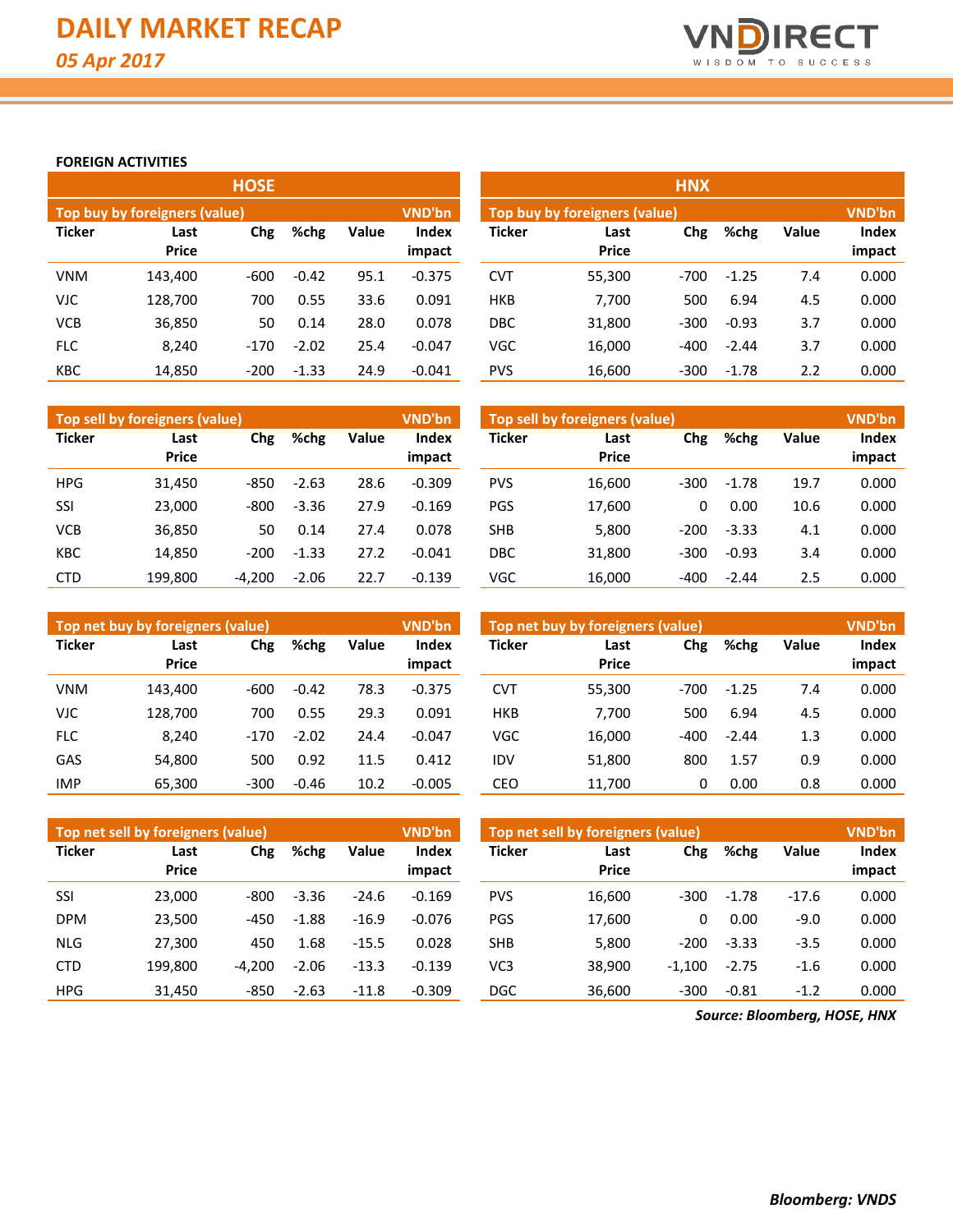

### **TOP 70 MARKET CAPS SNAPSHOT ON HOSE**

| No.             | <b>Ticker</b> | <b>Price</b> |         | Price change (%) |         | <b>Mkt. Cap</b> | Outs. Vol. | <b>Float ratio</b> | <b>Avail. Fll</b> | Ave. daily vol. |             | <b>EPS</b>     |         | P/E              | P/B              | <b>ROE</b> | <b>ROA</b>     |
|-----------------|---------------|--------------|---------|------------------|---------|-----------------|------------|--------------------|-------------------|-----------------|-------------|----------------|---------|------------------|------------------|------------|----------------|
|                 |               | <b>VND</b>   | 1M      | 3M               | 6M      | <b>US\$mln</b>  | Mln'shs    | %                  | %                 | (30 days-shs)   | <b>T12M</b> | <b>Diluted</b> | 1Y Gr.  | $\boldsymbol{X}$ | $\boldsymbol{x}$ | %          | %              |
| 1               | <b>VNM VM</b> | 143,400      | 10.4    | 13.2             | 2.1     | 9,177           | 1,451      | 57.8               | 45.7              | 856,363         | 5,832       | 5,831          | 19.9    | 24.6             | 9.4              | 39.3       | 32.9           |
| $\overline{2}$  | <b>VCB VM</b> | 36,850       | $-1.7$  | $-0.8$           | $-3.5$  | 5,846           | 3,598      | 100.0              | 9.2               | 1,140,225       | 1,566       | 1,566          | 6.0     | 23.5             | 2.8              | 12.1       | 0.9            |
| 3               | SAB VM        | 203,000      | $-9.9$  | 3.0              | N/A     | 5,740           | 641        | 10.4               | 39.2              | 41,734          | 6,978       | 6,978          | 43.5    | 29.1             | 11.5             | 36.7       | 21.9           |
| $\overline{4}$  | <b>VIC VM</b> | 41,600       | $-6.5$  | $-1.7$           | $-5.0$  | 4,838           | 2,638      | 45.0               | 19.0              | 908,529         | 648         | 709            | 51.6    | 64.2             | 4.2              | 6.3        | 1.0            |
| 5               | <b>GAS VM</b> | 54,800       | $-6.5$  | $-10.9$          | $-23.5$ | 4,623           | 1,913      | 4.2                | 46.4              | 780,816         | 3,673       | 3,548          | $-18.8$ | 14.9             | 2.7              | 17.5       | 12.4           |
| $6\phantom{1}6$ | <b>ROS VM</b> | 167,700      | 9.8     | 42.8             | 302     | 3,179           | 430        | 27.2               | 48.0              | 3,889,882       | 1,136       | 1,136          | N/A     | 147.6            | 14.8             | 11.7       | 7.4            |
| 7               | CTG VM        | 18,000       | $-1.6$  | 9.1              | 2.3     | 2,955           | 3,723      | 35.5               | 0.0               | 1,517,025       | 1,828       | 1,828          | 51.3    | 9.8              | 1.1              | 11.5       | 0.8            |
| 8               | <b>BID VM</b> | 17,150       | 4.6     | 11.4             | $-0.9$  | 2,585           | 3,419      | 4.7                | 28.8              | 3,484,507       | 1,802       | 1,802          | 25.6    | 9.5              | 1.4              | 14.7       | 0.7            |
| 9               | <b>MSN VM</b> | 45,900       | 12.0    | 9.1              | $-1.5$  | 2,304           | 1,138      | 32.7               | 17.9              | 647,682         | 2,482       | 1,641          | 86.5    | 18.5             | 3.4              | 17.5       | 3.9            |
| 10              | <b>NVL VM</b> | 70,400       | 2.2     | 19.1             | N/A     | 1,829           | 589        | 100.0              | 37.8              | 1,061,015       | N/A         | N/A            | N/A     | N/A              | N/A              | 10.9       | 1.9            |
| 11              | <b>HPG VM</b> | 31,450       | 15.1    | 7.0              | 8.2     | 1,753           | 1,264      | 50.7               | 12.9              | 5,179,517       | 4,773       | 4,775          | 82.3    | 6.6              | 2.0              | 35.3       | 22.5           |
| 12              | <b>BVH VM</b> | 58,300       | $-1.5$  | $-4.6$           | $-20.0$ | 1,749           | 680        | 29.1               | 24.2              | 343,668         | 1,922       | 1,980          | 19.4    | 30.3             | 3.0              | 10.1       | 2.0            |
| 13              | VJC VM        | 128,700      | $-2.6$  | N/A              | N/A     | 1,702           | 300        | 58.1               | 4.6               | N/A             | 8,726       | 8,726          | $-24.9$ | 14.7             | 8.5              | 68.7       | 14.3           |
| 14              | <b>MBB VM</b> | 15,400       | 11.6    | 14.1             | 9.6     | 1,163           | 1,713      | 49.8               | 0.0               | 1,048,877       | 1,716       | 1,715          | $-6.3$  | 9.0              | 1.0              | 12.1       | 1.2            |
| 15              | MWG VM        | 167,000      | 0.4     | 5.8              | 23.7    | 1,133           | 154        | 69.0               | 0.0               | 180,736         | 10,643      | 9,948          | 40.3    | 15.7             | 6.7              | 49.9       | 14.3           |
| 16              | <b>STB VM</b> | 12,300       | 12.8    | 43.4             | 31.6    | 978             | 1,804      | 92.7               | 15.7              | 4,961,343       | 207         | 207            | $-77.1$ | 59.6             | 1.0              | 1.6        | 0.1            |
| 17              | <b>FPT VM</b> | 46,550       | 2.0     | 3.2              | $-0.5$  | 943             | 459        | 73.3               | 0.0               | 1,015,841       | 3,926       | 3,925          | 2.9     | 11.9             | 2.2              | 19.9       | 7.1            |
| 18              | <b>BHN VM</b> | 83,400       | $-20.9$ | N/A              | N/A     | 852             | 232        | 100.0              | 31.6              | 8,879           | 3,128       | 3,128          | $-14.3$ | 26.7             | 3.7              | N/A        | N/A            |
| 19              | <b>CTD VM</b> | 199,800      | $-1.4$  | 10.1             | 2.7     | 678             | 77         | 89.1               | 6.4               | 151,326         | 20,807      | 20,894         | 88.6    | 9.6              | 2.5              | 28.5       | 14.5           |
| 20              | <b>EIB VM</b> | 11,800       | 8.3     | 23.6             | 13.5    | 640             | 1,229      | 75.6               | 0.7               | 263,849         | 251         | 251            | 661.5   | 47.0             | 1.1              | 2.3        | 0.2            |
| 21              | DHG VM        | 134,000      | 16.5    | 31.0             | 19.6    | 515             | 87         | 31.8               | 0.0               | 101,652         | 7,349       | 7,035          | 22      | 18               | 4                | 23.8       | 19             |
| 22              | <b>SSI VM</b> | 23,000       | 10.6    | 14.4             | 1.5     | 497             | 490        | 57                 | 44.9              | 2,746,899       | 1,825       | 1,827          | 9       | 13               | 1.6              | 13         | $\overline{7}$ |
| 23              | HSG VM        | 50,600       | 7.0     | $-5.1$           | 28.8    | 438             | 197        | 54.0               | 20.2              | 1,319,561       | 9,238       | 7,350          | 120     | 5                | 2.4              | 41         | 14             |
| 24              | <b>CII VM</b> | 38,150       | 12.2    | 26.7             | 29.1    | 406             | 241        | 54.7               | 12.4              | 2,342,863       | 3,473       | 3,142          | 13.6    | 11.0             | 2.6              | 25.3       | 6.8            |
| 25              | NT2 VM        | 31,950       | 7.8     | 16.8             | $-16.8$ | 406             | 288        | 27.9               | 26.9              | 359,420         | 3,718       | 3,701          | $-5.0$  | 8.6              | 1.9              | 22.0       | 8.8            |
| 26              | <b>DPM VM</b> | 23,500       | $-6.4$  | 5.1              | $-16.8$ | 405             | 391        | 35.4               | 28.6              | 965,372         | 2,584       | 61             | $-98$   | 9                | 1.1              | 12         | 11             |
| 27              | <b>HNG VM</b> | 11,700       | 29.3    | 80.6             | 108.9   | 396             | 767        | 29.5               | 48.4              | 2,125,394       | $-1,273$    | $-1,273$       | N/A     | N/A              | 0.9              | $-9.5$     | $-3.0$         |
| 28              | <b>BMP VM</b> | 195,000      | 2.7     | 2.4              | 0.5     | 391             | 45         | 61.8               | 0.3               | 95,951          | 13,796      | 13,796         | 20.9    | 14.1             | 3.9              | 29.1       | 23.5           |
| 29              | HT1 VM        | 23,000       | 21.7    | 12.7             | $-2.5$  | 387             | 382        | 19.7               | 39.7              | 377,372         | 2,131       | 2,131          | 10.1    | 10.8             | 1.7              | 16.9       | 6.9            |
| 30              | <b>KDC VM</b> | 40,900       | 10.5    | 13.6             | 10.5    | 371             | 206        | 36.6               | 39.4              | 585,985         | 5,668       | 5,624          | $-75.1$ | 7.2              | 1.4              | 20.7       | 15.0           |
| 31              | <b>REE VM</b> | 26,800       | 8.7     | 5.9              | 25.8    | 366             | 310        | 48.3               | 0.0               | 1,217,186       | 3,525       | 3,526          | 27.9    | 7.6              | 1.2              | 16.2       | 10.4           |
| 32              | <b>PVD VM</b> | 19,650       | $-8.6$  | $-8.0$           | $-17.5$ | 332             | 383        | 48.1               | 22.3              | 2,022,722       | 260         | 201            | $-94.7$ | 74.4             | 0.6              | 0.9        | 0.5            |
| 33              | <b>HAG VM</b> | 9,350        | 16.1    | 73.1             | 83.0    | 326             | 790        | 54.2               | 35.7              | 9,165,478       | $-1,279$    | $-1,291$       | N/A     | N/A              | 0.5              | $-7.2$     | $-2.0$         |
| 34              | <b>PNJ VM</b> | 74,000       | $-3.6$  | 10.4             | $-2.6$  | 321             | 98         | 66.7               | 0.0               | 94,058          | 4,383       | 4,383          | 671.7   | 16.9             | 4.8              | 30.6       | 13.7           |
| 35              | <b>KBC VM</b> | 14,850       | 2.8     | 2.4              | $-20.4$ | 308             | 470        | 72.6               | 17.3              | 2,858,255       | 1,188       | 1,188          | $-11.4$ | 12.5             | 0.9              | 7.5        | 3.9            |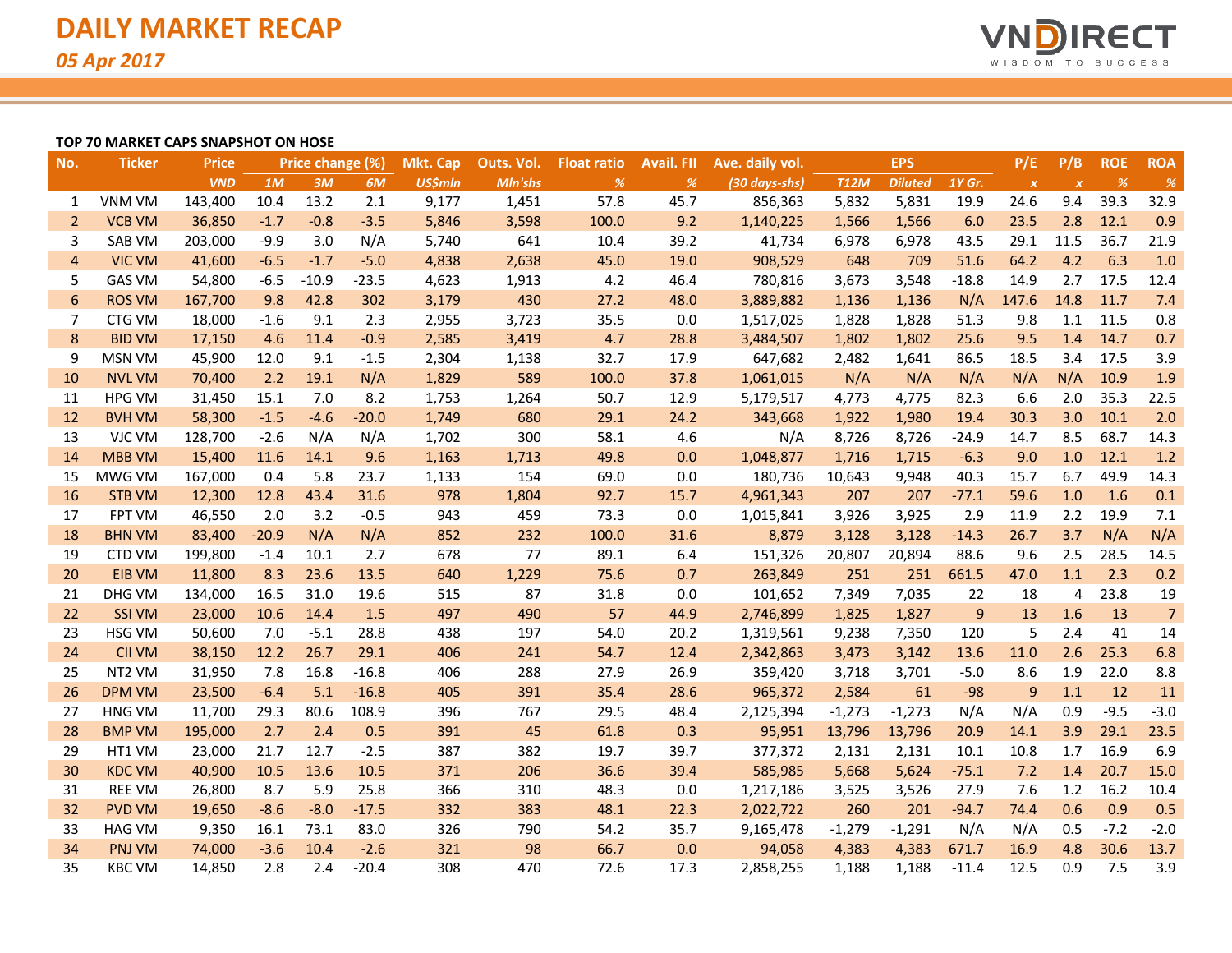

|     |               |              |         |                  |         |                 |            |                    |                   |                 |             |                |         |                  | (Continued)  |              |                |
|-----|---------------|--------------|---------|------------------|---------|-----------------|------------|--------------------|-------------------|-----------------|-------------|----------------|---------|------------------|--------------|--------------|----------------|
| No. | <b>Ticker</b> | <b>Price</b> |         | Price change (%) |         | <b>Mkt. Cap</b> | Outs. Vol. | <b>Float ratio</b> | <b>Avail. FIL</b> | Ave. daily vol. |             | <b>EPS</b>     |         | P/E              | P/B          | <b>ROE</b>   | <b>ROA</b>     |
|     |               | <b>VND</b>   | 1M      | 3M               | 6M      | <b>US\$mln</b>  | Mln'shs    | $\frac{9}{6}$      | %                 | (30 days-shs)   | <b>T12M</b> | <b>Diluted</b> | 1Y Gr.  | $\boldsymbol{x}$ | $\pmb{\chi}$ | %            | %              |
| 36  | <b>TCH VM</b> | 17,900       | 10.8    | 5.0              | 9.4     | 286             | 363        | 52.5               | 49.0              | 896,594         | N/A         | N/A            | N/A     | N/A              | 1.5          | N/A          | N/A            |
| 37  | <b>SBT VM</b> | 25,250       | 5.0     | 0.2              | 5.9     | 282             | 253        | 51.4               | 42.1              | 1,388,031       | 1,051       | 1,148          | 29.3    | 24.0             | 2.2          | 9.2          | 4.5            |
| 38  | <b>GMD VM</b> | 33,800       | 2.1     | 25.7             | 19.9    | 267             | 179        | 75.1               | 0.0               | 890,326         | 2,043       | 1,957          | $-10.3$ | 16.5             | 1.2          | 7.1          | 4.0            |
| 39  | <b>KDH VM</b> | 25,000       | 7.3     | 28.9             | 16.9    | 258             | 234        | 49.8               | 1.9               | 127,267         | 1,615       | 1,615          | 0.7     | 15.5             | 1.7          | 11.3         | 4.6            |
| 40  | <b>PPC VM</b> | 17,100       | 2.4     | 0.3              | 20.4    | 240             | 318        | 15.0               | 33.3              | 72,379          | 1,707       | 1,706          | $-3.2$  | 10.0             | 1.1          | 10.0         | 5.0            |
| 41  | DXG VM        | 21,500       | 24.3    | 76.2             | 72.0    | 240             | 253        | 81.0               | 20.4              | 3,986,993       | 2,536       | 2,887          | 29.6    | 8.5              | 1.7          | 22.3         | 11.8           |
| 42  | <b>DCM VM</b> | 10,250       | $-10.9$ | 3.5              | $-7.7$  | 239             | 529        | 24.3               | 45.2              | 754,211         | 1,171       | 1,171          | N/A     | 8.8              | 0.9          | 10.3         | 4.5            |
| 43  | FLC VM        | 8,240        | 19.4    | 60.9             | 50.6    | 232             | 638        | 68.3               | 41.7              | 28,376,020      | 1,735       | 1,730          | $-11.4$ | 4.8              | 0.6          | 13.5         | 7.1            |
| 44  | <b>HBC VM</b> | 55,000       | 8.5     | 78.0             | 75.2    | 231             | 95         | 77.8               | 26.5              | 2,429,100       | 5,883       | 6,056          | 624.5   | 9.3              | 3.2          | 41.2         | 6.1            |
| 45  | <b>VHC VM</b> | 54,500       | 4.8     | $-6.8$           | $-6.4$  | 222             | 92         | 30.5               | 70.9              | 173,047         | 5,819       | 6,008          | 83.5    | 9.4              | 2.1          | 24.1         | 12.2           |
| 46  | <b>LGC VM</b> | 25,100       | $-26.2$ | 0.0              | 9.1     | 213             | 193        | N/A                | 4.0               | 2,182           | 1,698       | 1,698          | $-49.5$ | 14.8             | 1.9          | 13.3         | 4.2            |
| 47  | <b>BIC VM</b> | 39,950       | 0.1     | 2.4              | 9.3     | 207             | 117        | 99.7               | 1.5               | 5,704           | 1,095       | 1,083          | $-27.2$ | 36.5             | 2.3          | 6.3          | 2.9            |
| 48  | <b>VCF VM</b> | 170,000      | $-2.3$  | $-5.0$           | 20.2    | 199             | 27         | N/A                | 19.3              | 118             | 14,294      | 14,450         | 30.0    | 11.9             | 2.1          | 19.4         | 13.4           |
| 49  | <b>PAN VM</b> | 42,800       | $-1.6$  | 0.0              | $-11.2$ | 193             | 102        | 59.8               | 53.9              | 8,298           | 2,548       | 2,538          | 0.0     | 16.8             | 1.9          | 11.4         | 6.9            |
| 50  | HCM VM        | 33,600       | 9.6     | 18.9             | 16.3    | 192             | 130        | 39.4               | 0.0               | 591,121         | 2,395       | 2,395          | 42.8    | 14.0             | 1.8          | 13.0         | 8.4            |
| 51  | PDR VM        | 20,700       | 44.8    | 59.2             | 59.8    | 184             | 202        | 38.3               | 47.5              | 985,115         | 1,136       | 1,136          | 28.1    | 18               | 1.7          | 10           | 3              |
| 52  | <b>TLG VM</b> | 107,000      | 2.4     | 7.4              | 2.0     | 181             | 38         | 25.6               | 20.8              | 7,055           | 5,828.0     | 5,506          | 24.8    | 18.4             | 4.4          | 25.6         | 17.9           |
| 53  | <b>TRA VM</b> | 117,000      | 2.1     | 4.0              | $-5.5$  | 178             | 35         | 58.1               | 1.2               | 10,834          | 6,097       | 6,097          | 29.0    | 19.2             | 4.3          | 23.3         | 15.8           |
| 54  | <b>GTN VM</b> | 15,700       | $-22.3$ | $-14.7$          | $-20.7$ | 173             | 250        | 45.5               | 49.4              | 1,496,845       | 88          | 97             | $-87.3$ | 179              | 1.4          | $\mathbf{1}$ | $\mathbf{1}$   |
| 55  | <b>NLG VM</b> | 27,300       | 18.7    | 22.4             | 21.9    | 171             | 142        | 56.0               | 4.3               | 398,799         | 2,485       | 2,149          | 70.0    | 11               | 1.5          | 14           | 6              |
| 56  | <b>DRC VM</b> | 31,000       | $-4.3$  | $-1.6$           | $-25.8$ | 162             | 119        | 39.4               | 18.1              | 340,656         | 3,326       | 3,680          | 1.6     | 9.3              | 2.3          | 24.3         | 13.3           |
| 57  | <b>CAV VM</b> | 63,800       | 10.8    | 9.1              | 14.6    | 162             | 58         | 51.4               | 45.4              | 45,152          | 4,380       | 4,380          | 43.2    | 14.6             | 4.9          | 30.0         | 11.3           |
| 58  | <b>BHS VM</b> | 12,150       | 14.1    | 13.6             | $-8.1$  | 160             | 298        | 72.3               | 41.2              | 1,800,896       | 1,455       | 1,546          | 30.6    | 8                | 0.9          | 12           | 5              |
| 59  | <b>PVT VM</b> | 12,850       | $-0.8$  | 8.0              | $-7.9$  | 159             | 281        | 48.9               | 25.0              | 785,792         | 1,321       | 1,321          | 12.9    | 10               | 1.0          | 11           | $\overline{4}$ |
| 60  | <b>PGD VM</b> | 38,700       | 0.3     | 0.8              | $-10.6$ | 154             | 90         | 49.5               | 45.6              | 40,613          | 2,438       | 2,313          | $-37.5$ | 16               | 2.5          | 17           | 8              |
| 61  | <b>ITA VM</b> | 3,630        | $-16.6$ | $-12.5$          | $-15.8$ | 150             | 938        | 61.8               | 37.9              | 11,269,730      | 60.1        | 57             | $-66$   | 60.3             | 0.3          | 0.5          | 0.4            |
| 62  | <b>ASM VM</b> | 15,350       | 1.0     | 2.0              | $-1.3$  | 149             | 220        | 83.0               | 45.7              | 1,482,831       | 967.2       | 967            | 57.0    | 15.9             | 1.3          | 8.4          | 4.8            |
| 63  | VSH VM        | 15,800       | $-1.3$  | 3.9              | $-0.6$  | 144             | 206        | 69.3               | 34.0              | 43,705          | 1,236       | 1,251          | 5.1     | 12.8             | 1.1          | 9.1          | 4.6            |
| 64  | <b>DMC VM</b> | 90,000       | 22.4    | 25.2             | 4.4     | 138             | 35         | 46.3               | 39.2              | 73,493          | 4,857       | 4,851          | 44      | 18.5             | 3.5          | 20.1         | 16.5           |
| 65  | PC1 VM        | 39,000       | 3.7     | 6.8              | N/A     | 129             | 75         | 100.0              | 24.4              | 276,944         | 4,064       | 4,064          | $-55.7$ | 9.6              | 1.5          | 18.8         | 7.9            |
| 66  | PTB VM        | 134,200      | $-3.2$  | 11.8             | 14.3    | 128             | 22         | 59.5               | 38.3              | 66,750          | 10,668      | 10,636         | 58.8    | 12.6             | 3.8          | 35.7         | 17.4           |
| 67  | <b>CHP VM</b> | 22,950       | 2.0     | 10.9             | 10.6    | 127             | 126        | 20.0               | 45.6              | 18,530          | 2,045       | 2,046          | $-17.6$ | 11.2             | 1.7          | 15.6         | 8.1            |
| 68  | <b>DVP VM</b> | 69,600       | $-5.2$  | $-3.5$           | $-0.4$  | 123             | 40         | 19.9               | 33.5              | 2,469           | 7,171       | 7,170          | 2.0     | 9.7              | 3.0          | 31.0         | 26.3           |
| 69  | NKG VM        | 42,000       | 15.7    | 14.1             | 7.4     | 122             | 66         | 26.4               | 19.5              | 264,089         | 10,288      | 11,114         | 317.7   | 4.1              | 1.8          | 46.8         | 10.5           |
| 70  | <b>POM VM</b> | 14,750       | 6.1     | 81.7             | 73.9    | 121             | 186        | 83.6               | 42.8              | 28,803          | 1,614       | 1,618          | 993.2   | 9.1              | 1.0          | 11.9         | 4.2            |

*Source: Bloomberg*